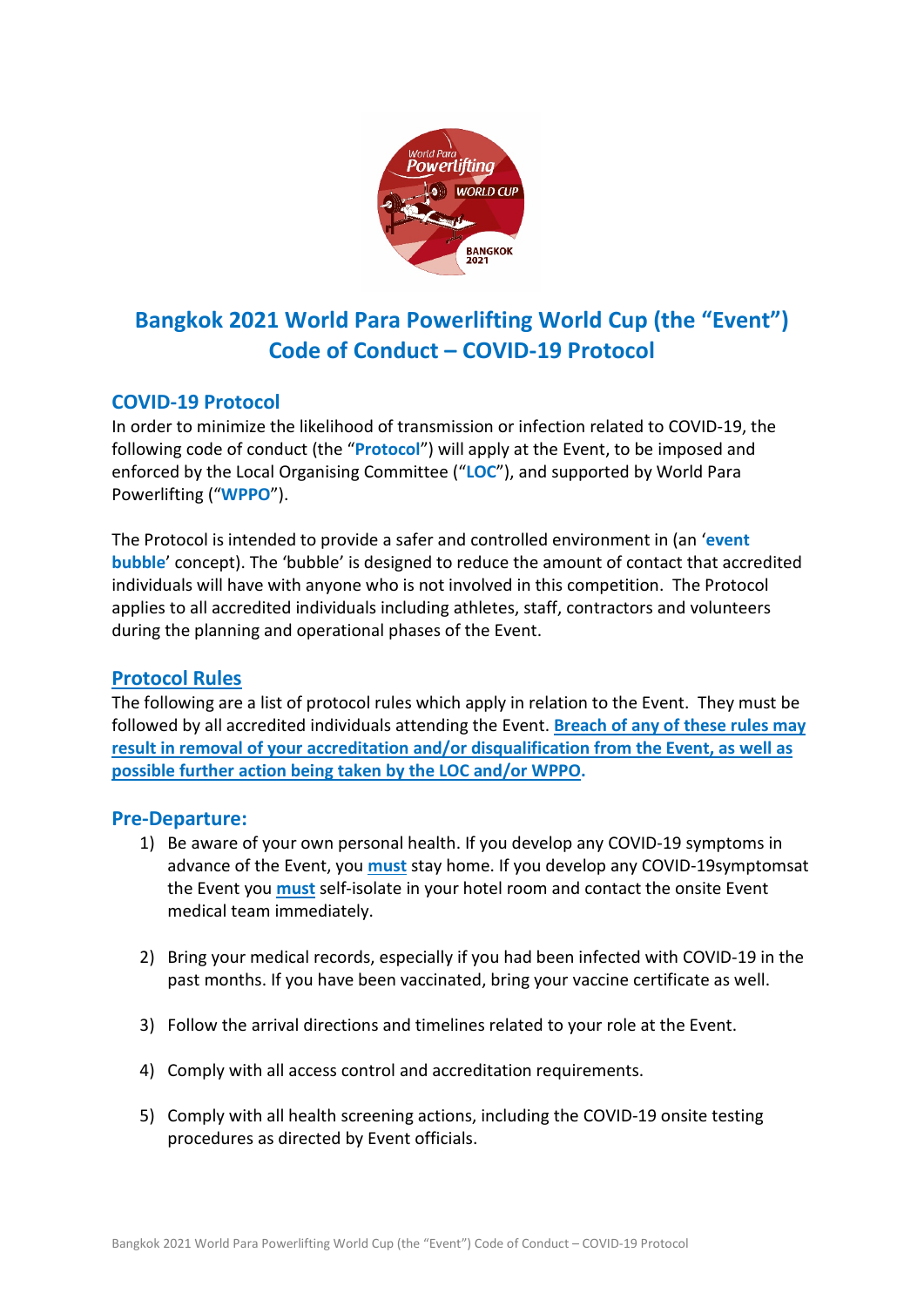6) On your day of arrival, undertake a COVID-19 test and remain in your hotel room until a negative test results received and communicated to you by LOC. You must not leave your hotel room or have any contact with anyone individuals (including participants) prior to you receiving confirmation of a negative test result.

### **Onsite at Event/accommodation and in all public areas:**

- 7) Only leave your room accommodation in order to go to and from the competition venue for competition or training purpose.
- 8) While in the hotel accommodation, only leave your room in order to go directly to training or competition.
- 9) Wear a face covering at all times unless an exception has been granted by Event covid officer or allowed by the competition regulations.
- 10) Follow any one way systems onsite (except in a genuine emergency).
- 11) Wash hands regularly and sanitize wherever possible.
- 12) Maintain social distancing of at least 2m whenever possible, even when wearing a facemask.
- 13) Do not exceed any specified room occupancy.
- 14) Do not share food or drink or order any food and drink from outside the hotel accommodation (restaurant).
- 15) Clean and wipe down work areas before and after use.
- 16) Comply with additional or short –term safety measures which may be applied on site by the LOC.
- 17) Please contact the LOC if you need to purchase to any emergency or healthrelated items (medical products, etc.)

#### **Departure and post-event:**

- 18) Follow all departure directions related to the Event.
- 19) Comply with all screening procedures and directions in relation to your return travel.
- 20) If you test positive for COVID-19 up to 14 days after returning home, please contact the LOC to notify them.

### **Best Practice Guidelines:**

In addition, the following represent best practice guidelines that apply to the Event. Please take note of each of these and use every effort to abide by them, whenever possible:

1) Travel alone or only with those from your household group or team bubble.